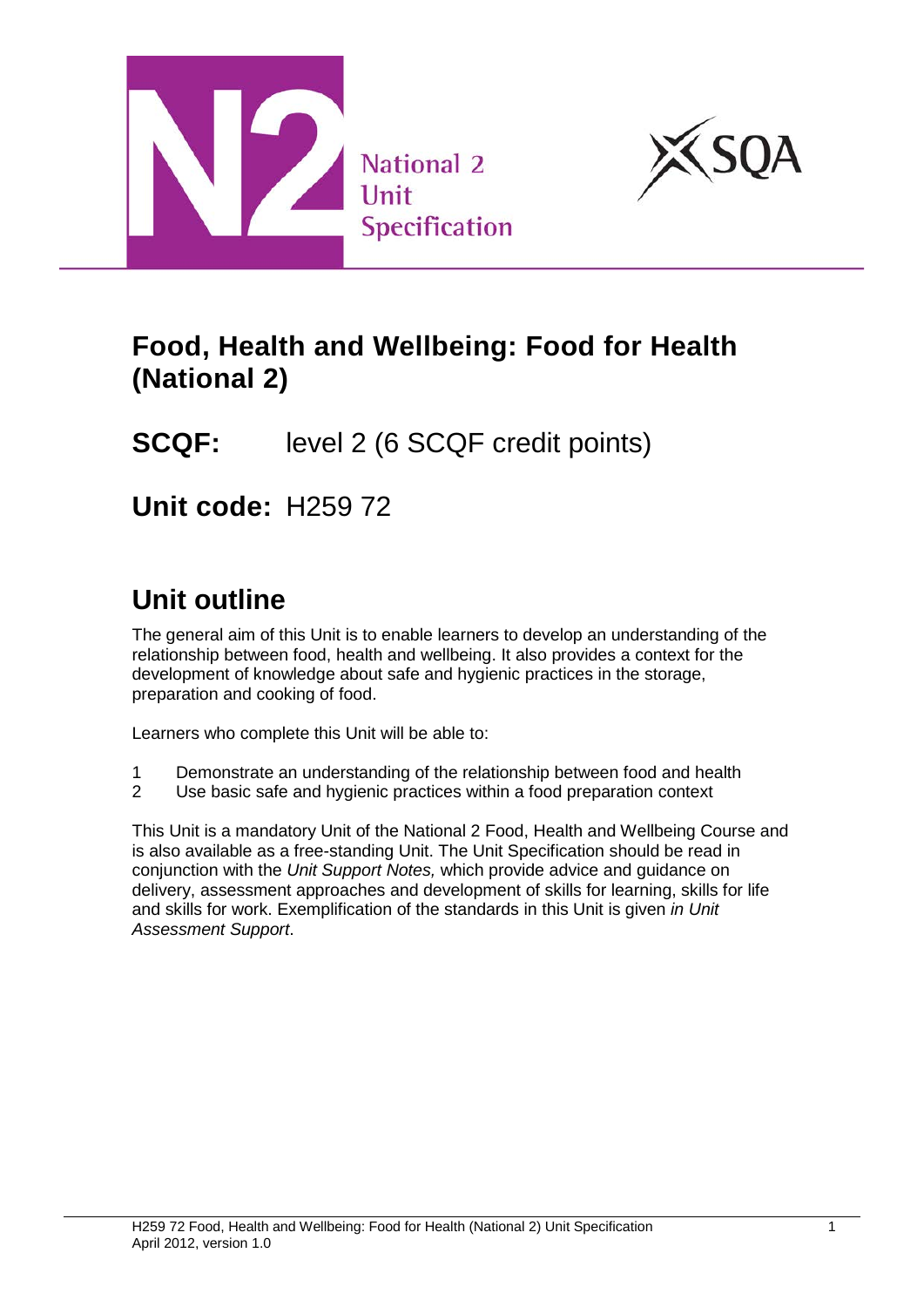### **Recommended entry**

Entry to this Unit is at the discretion of the centre. However, relevant experiences and outcomes may provide an appropriate basis for doing this Unit.

#### **Equality and inclusion**

This Unit Specification has been designed to ensure that there are no unnecessary barriers to learning or assessment. The individual needs of learners should be taken into account when planning learning experiences, selecting assessment methods or considering alternative evidence. For further information, please refer to the *Unit Support Notes.*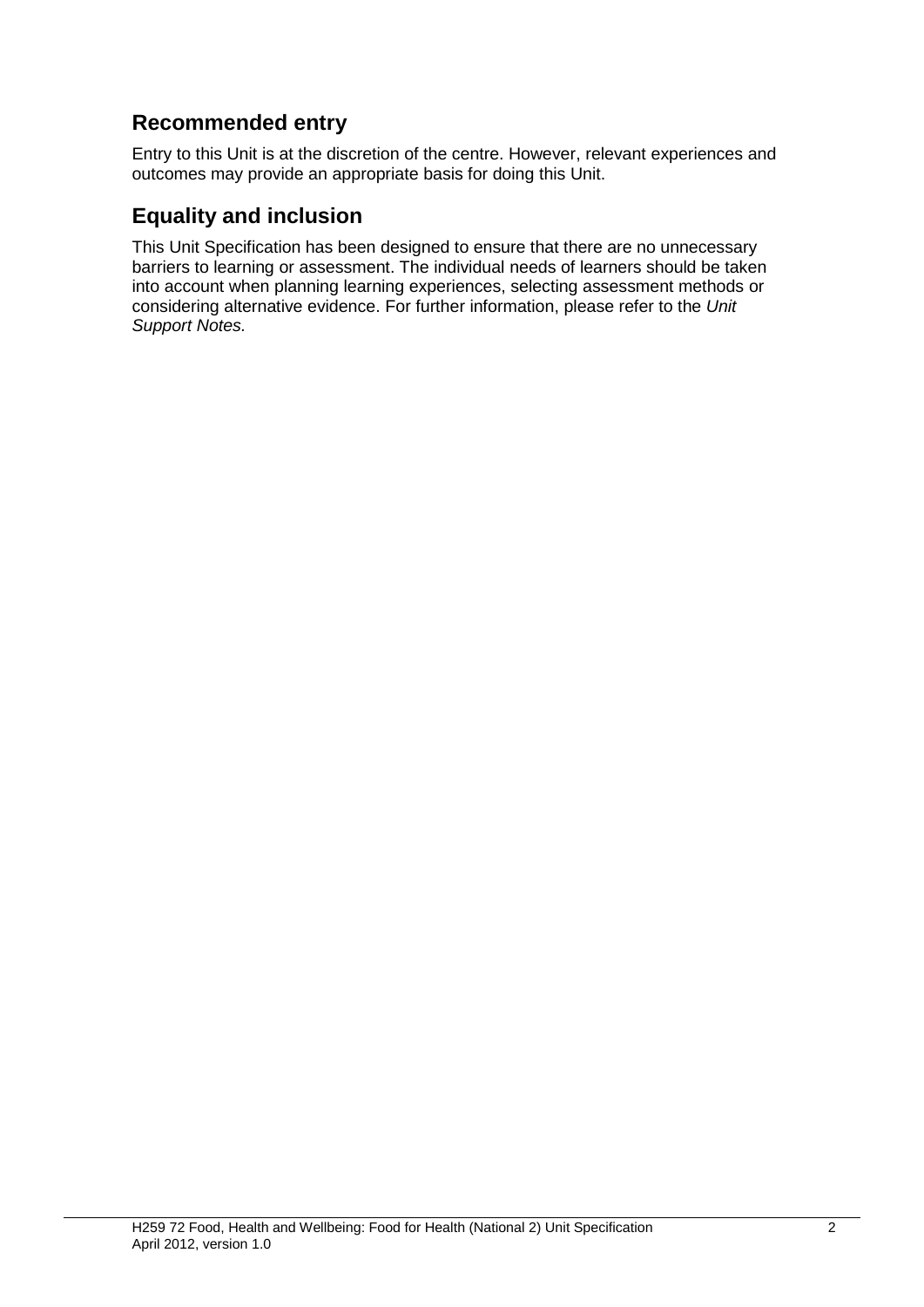# **Standards**

### **Outcomes and assessment standards**

#### **Outcome 1**

The learner will:

#### **1 Demonstrate an understanding of the relationship between food and health by:**

- 1.1 Identifying two foods that are 'healthy'
- 1.2 Identifying two foods that are 'unhealthy'
- 1.3 Identifying healthy portion sizes
- 1.4 Identifying a combination of three foods to produce a balanced meal

#### **Outcome 2**

The learner will:

#### **2 Use basic, safe and hygienic practices within a food preparation context by:**

- 2.1 Wearing appropriate clothing
- 2.2 Washing and drying hands before handling food
- 2.3 Washing and drying all equipment after use and keeping work area clean
- 2.4 Storing food appropriately

## **Evidence Requirements for the Unit**

Assessors should use their professional judgement, subject knowledge and experience, and understanding of their learners, to determine the most appropriate ways to generate evidence and the conditions and contexts in which they are used.

It is expected that learners will receive support to achieve the outcomes of this Unit.

In this Unit, Evidence Requirements are as follows.

For Outcome 1, evidence is required of the learner's understanding of the relationship between food and health. Evidence can be presented in a variety of formats, such as written, oral, or pictorial and may be gathered using the learner's usual means of communication.

For Outcome 2, evidence is required of the learner using basic safe and hygienic practices within a food preparation context. To assess consistency, evidence should be collected over an appropriate period of time. Evidence can be presented in a variety of formats, such as written, oral, or pictorial, and may be gathered using the learner's usual means of communication.

Evidence may be presented for individual Outcomes or it may be gathered for the Unit as a whole through integrating assessment holistically for both Outcomes. If the latter approach is used, it must be clear how the evidence covers each Outcome.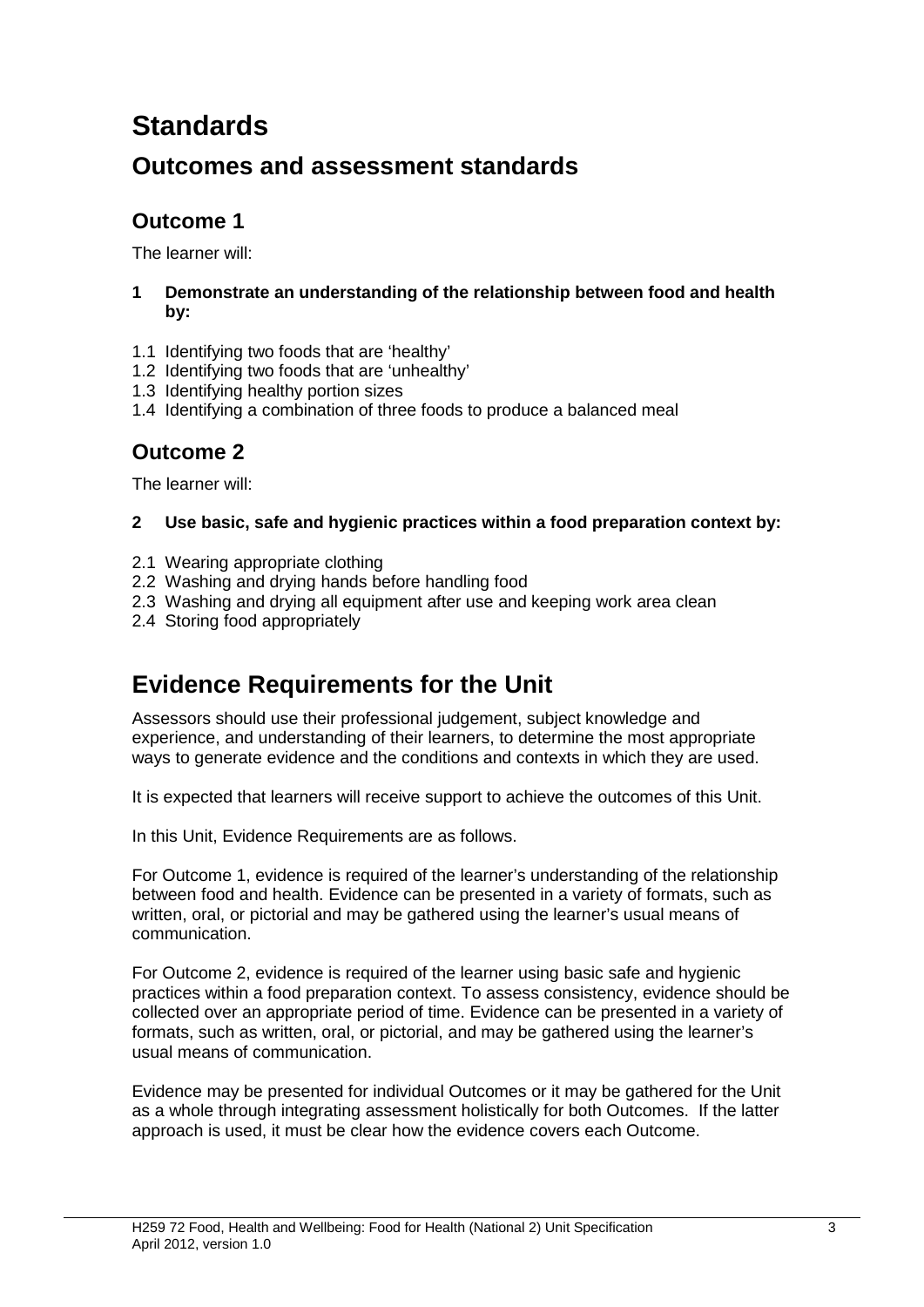Exemplification of assessment is provided in *Unit Assessment Support*. Advice and guidance on possible approaches to assessment is provided in the *Unit Support Notes.*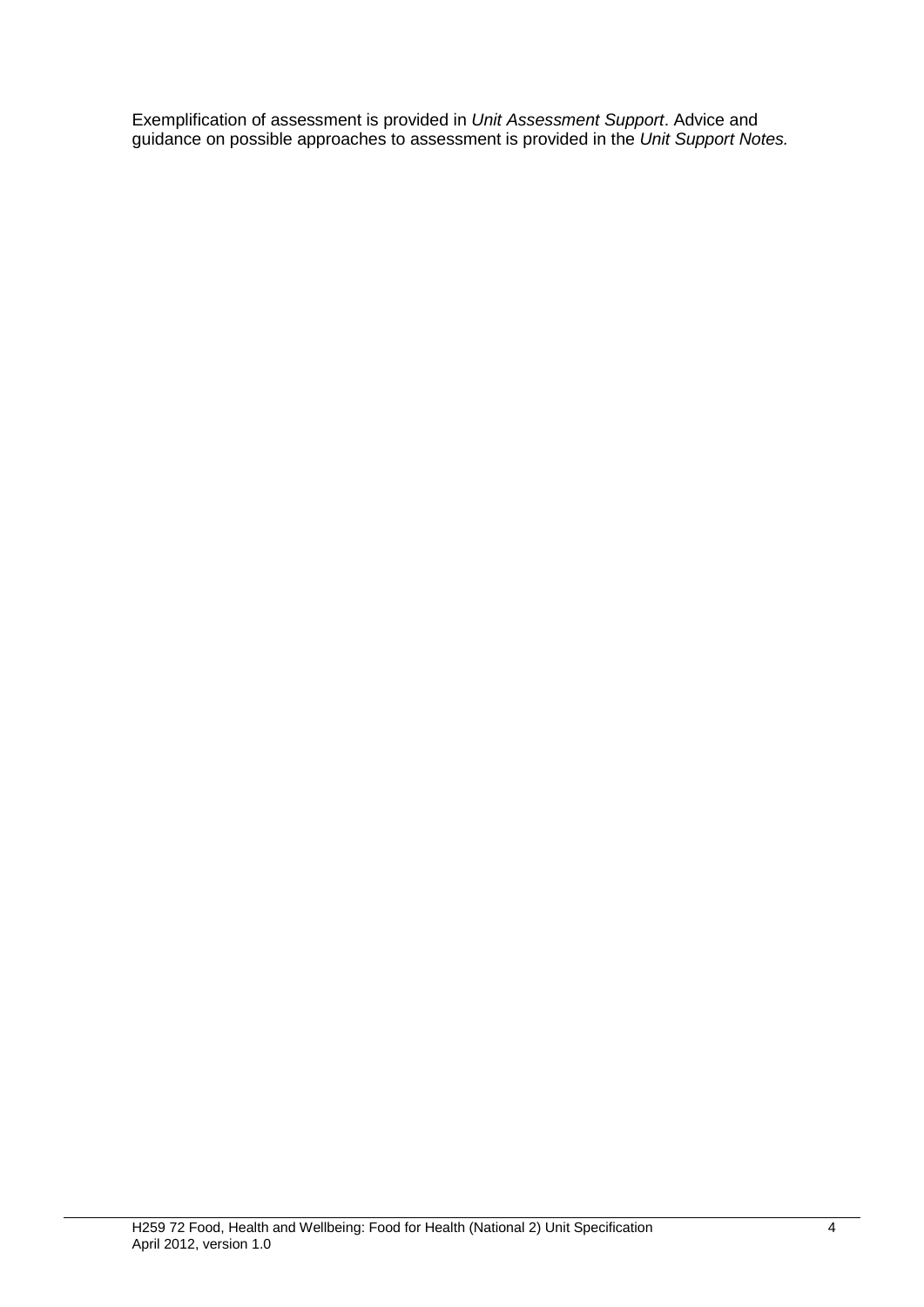### **Development of skills for learning, skills for life and skills for work**

It is expected that learners will develop broad, generic skills through this Unit. The skills that learners will be expected to improve on and develop through the Unit are based on SQA's *Skills Framework: Skills for Learning, Skills for Life and Skills for Work* and drawn from the main skills areas listed below. These must be built into the Unit where there are appropriate opportunities.

# **1 Literacy**

Listening and talking

# **3 Health and wellbeing**

Physical wellbeing

#### **5 Thinking skills**

- 5.1 Remembering
- 5.2 Understanding
- 5.3 Applying

Amplification of these is given in SQA's *Skills Framework: Skills for Learning, Skills for Life and Skills for Work.* The level of these skills should be at the same SCQF level as the Unit and be consistent with the SCQF level descriptor. Further information on building in skills for learning, skills for life and skills for work is given in the *Unit Support Notes.*